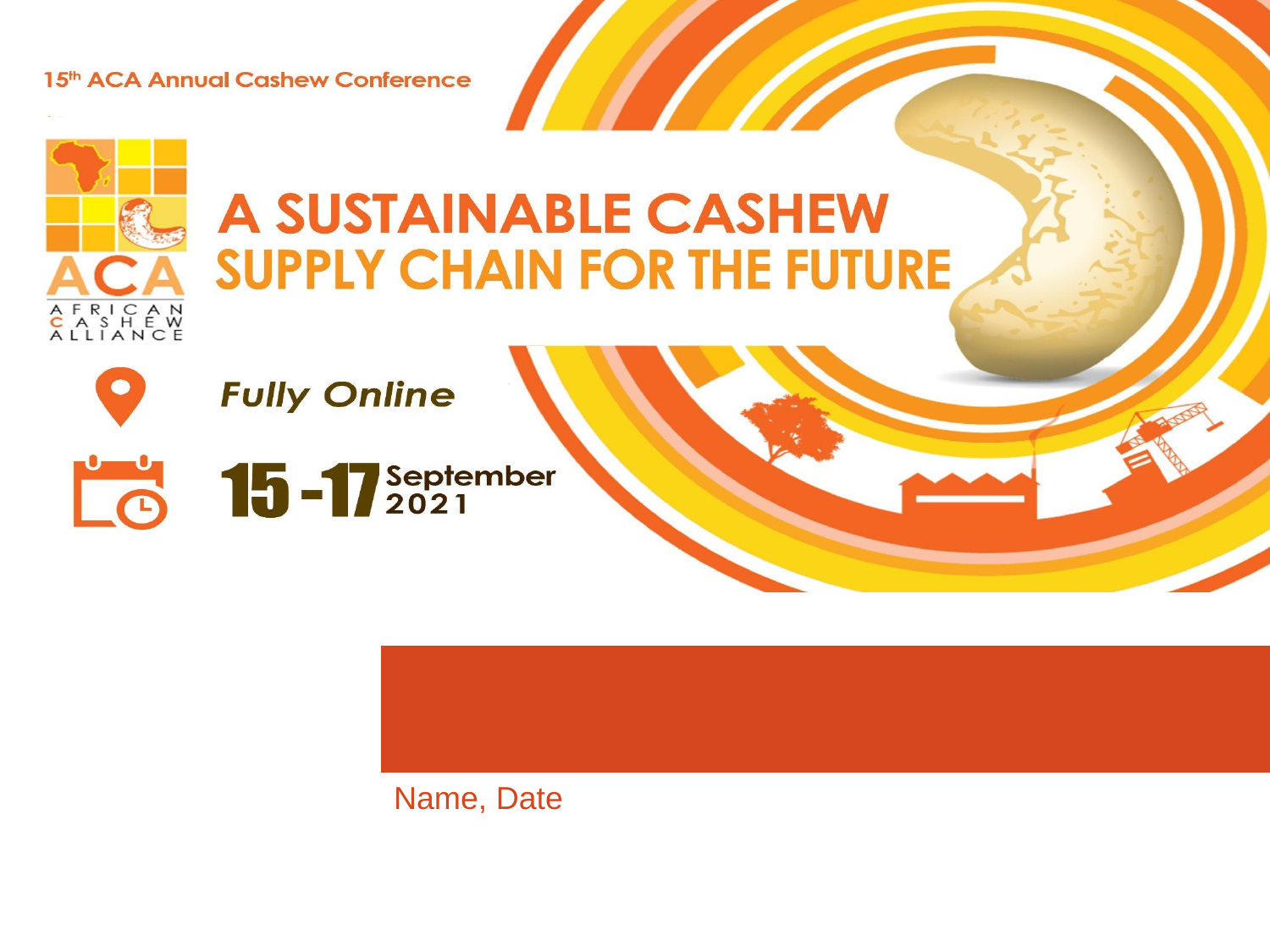## Digital solution to improve cashew farming



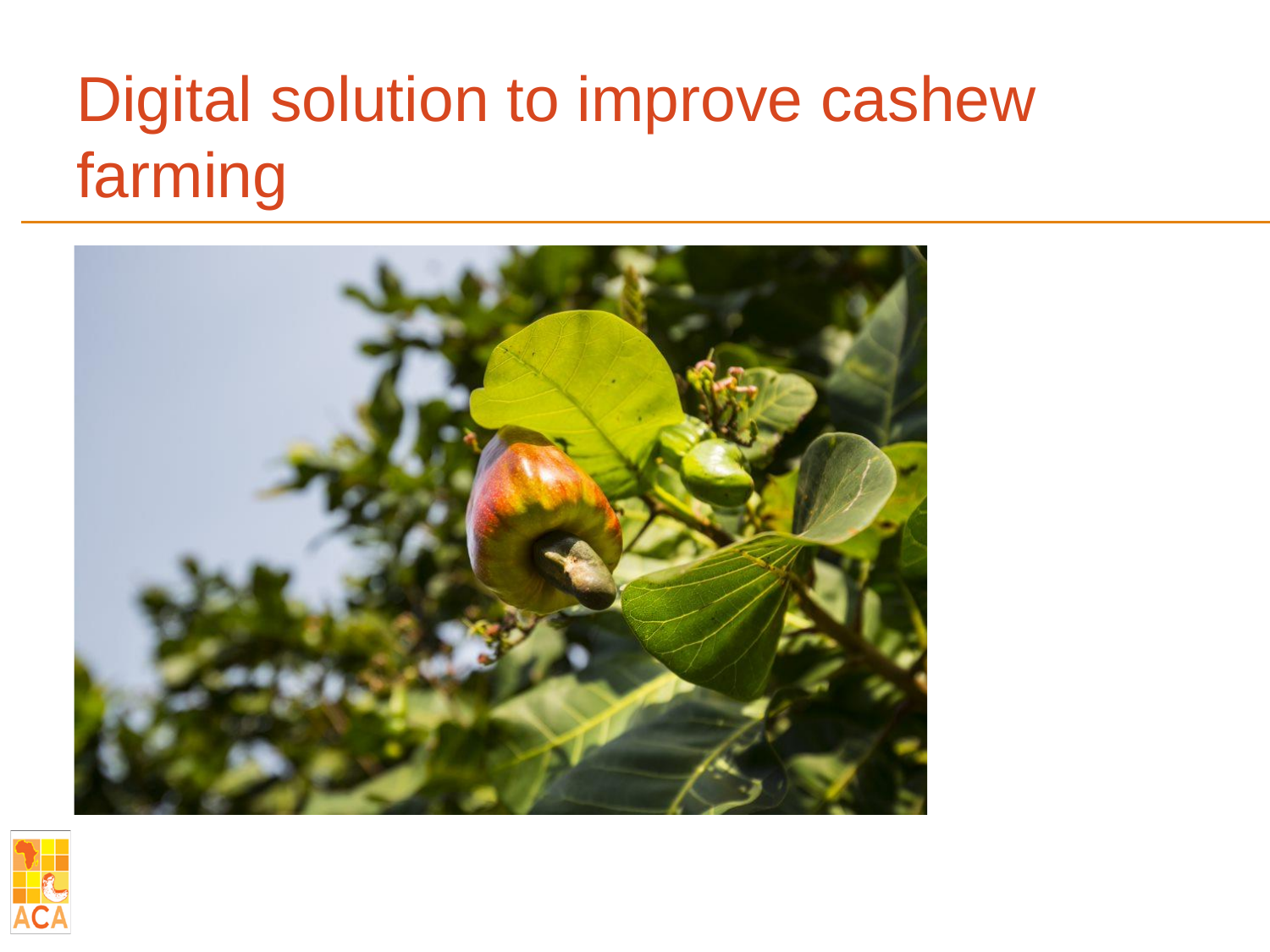# Digital solution to improve cashew farming

ComCashew has been in the front row when it comes to implementing Digitalization in the cashew sector. Some of the E-Services used and tested are

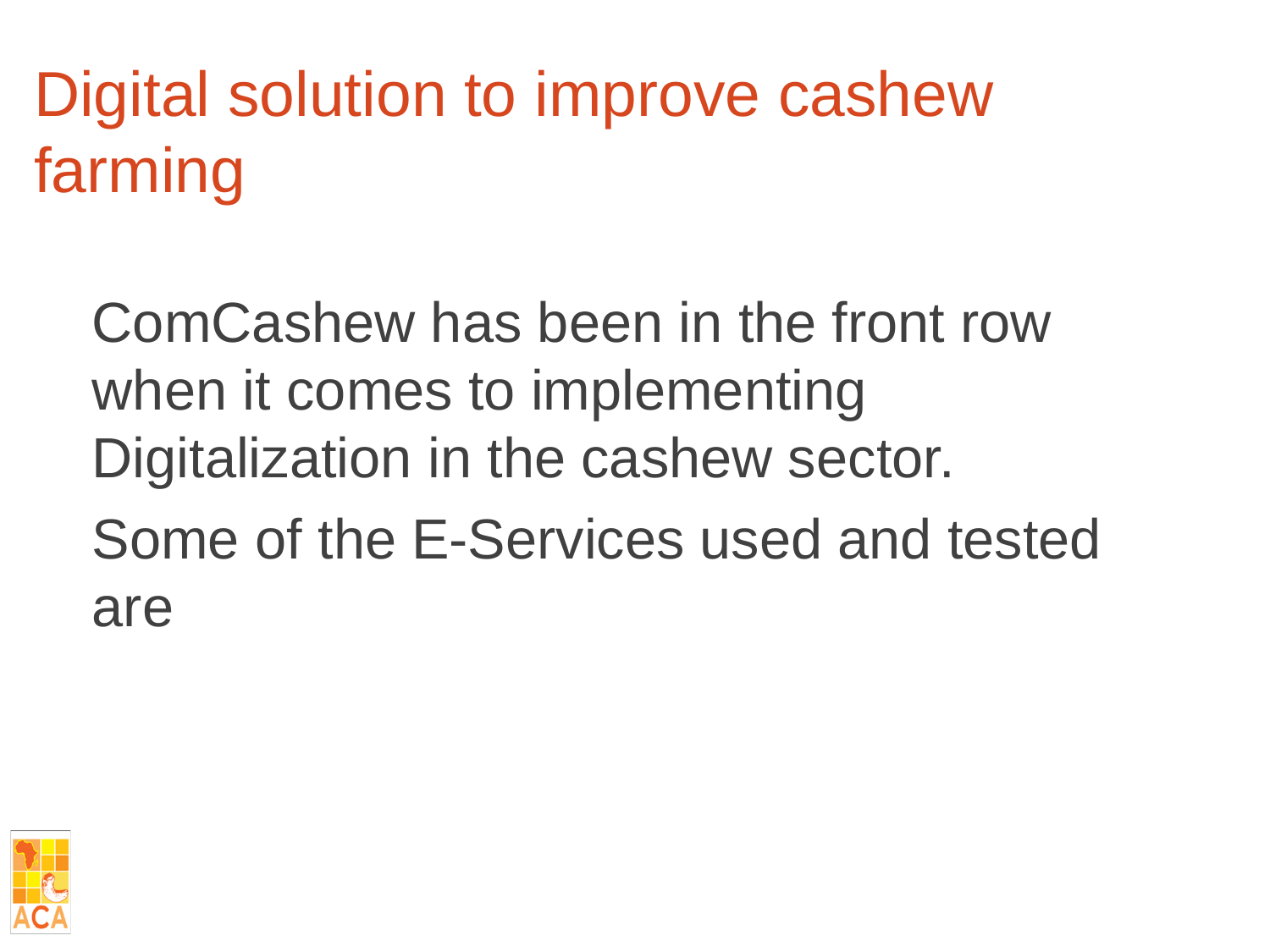# E-Services

- Radio programs
- SMS text messages
- Phytosanitary mapping
- KOR mapping
- Digital data collection
- FBS Innova-Cashew
- SAP sourcing app
- Used of GIS

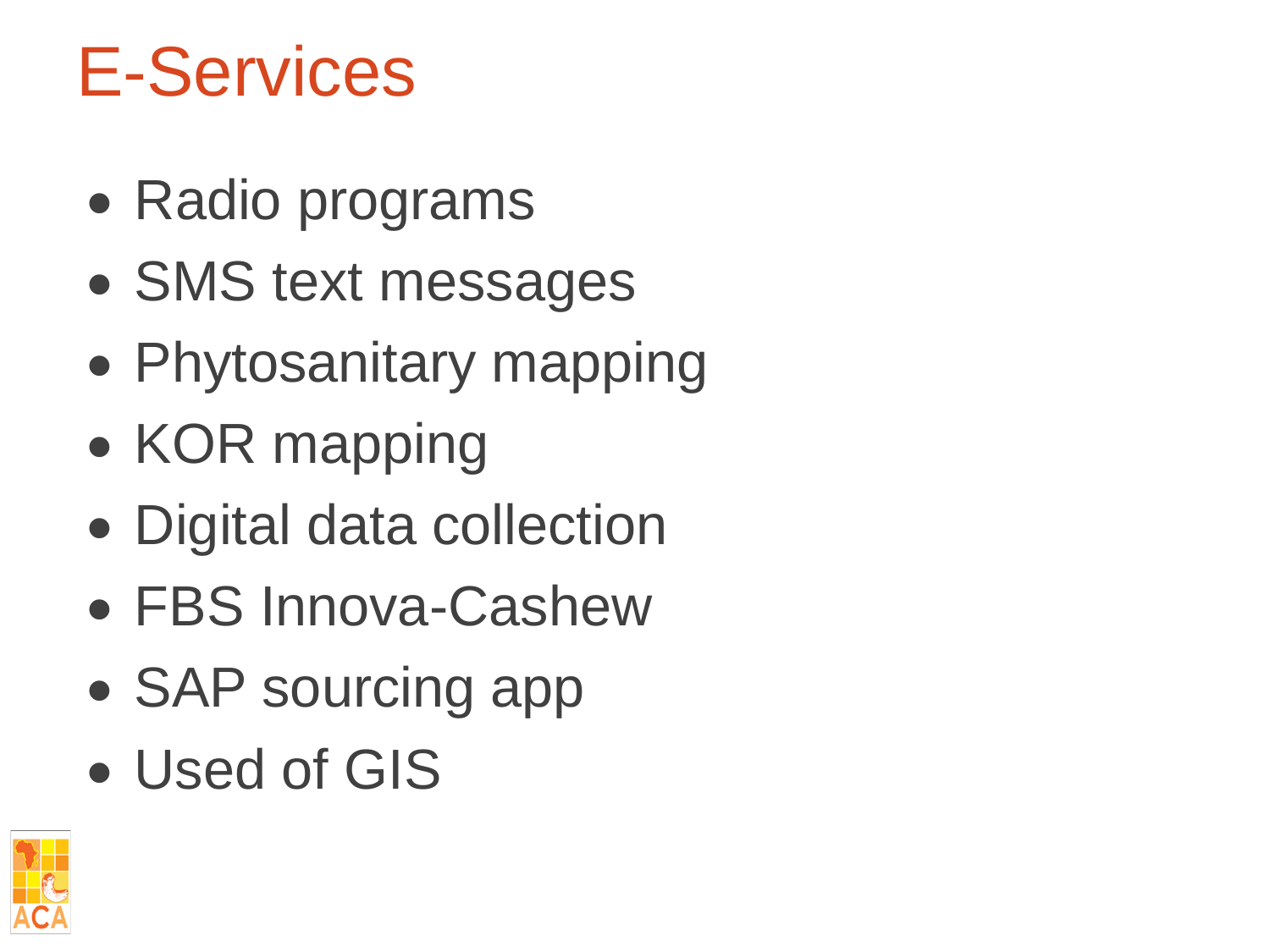# Radio Programs

Information is very critical in assisting farmers. For this reason there are specific scripts that are been broadcast to farmers via radio stations in 5 countries.

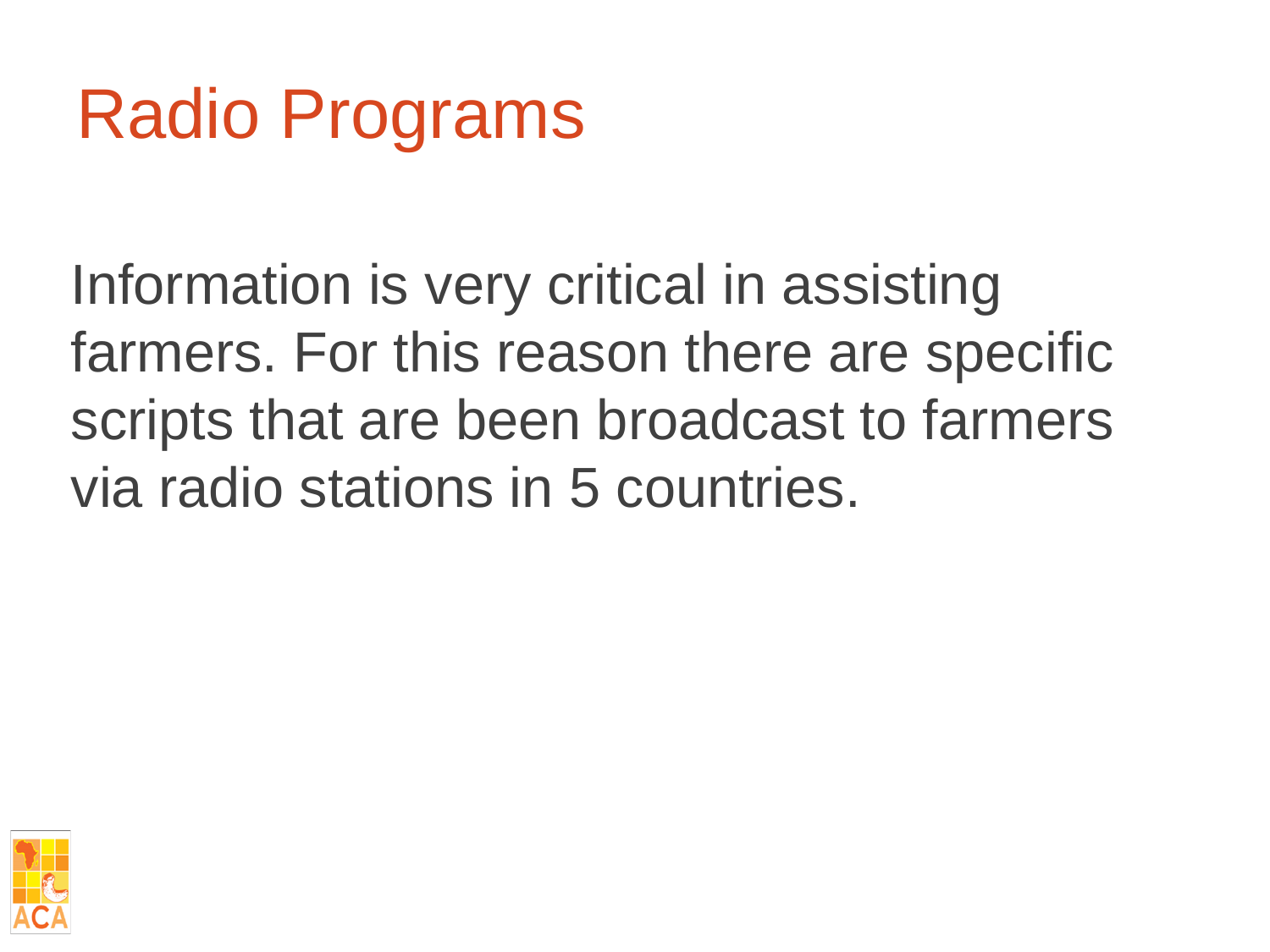# SMS messages

• In order to make sure that every farmer is not left out in the Information dissemination, short extension messages about specific GAP practices and other essential information are sent to farmers.

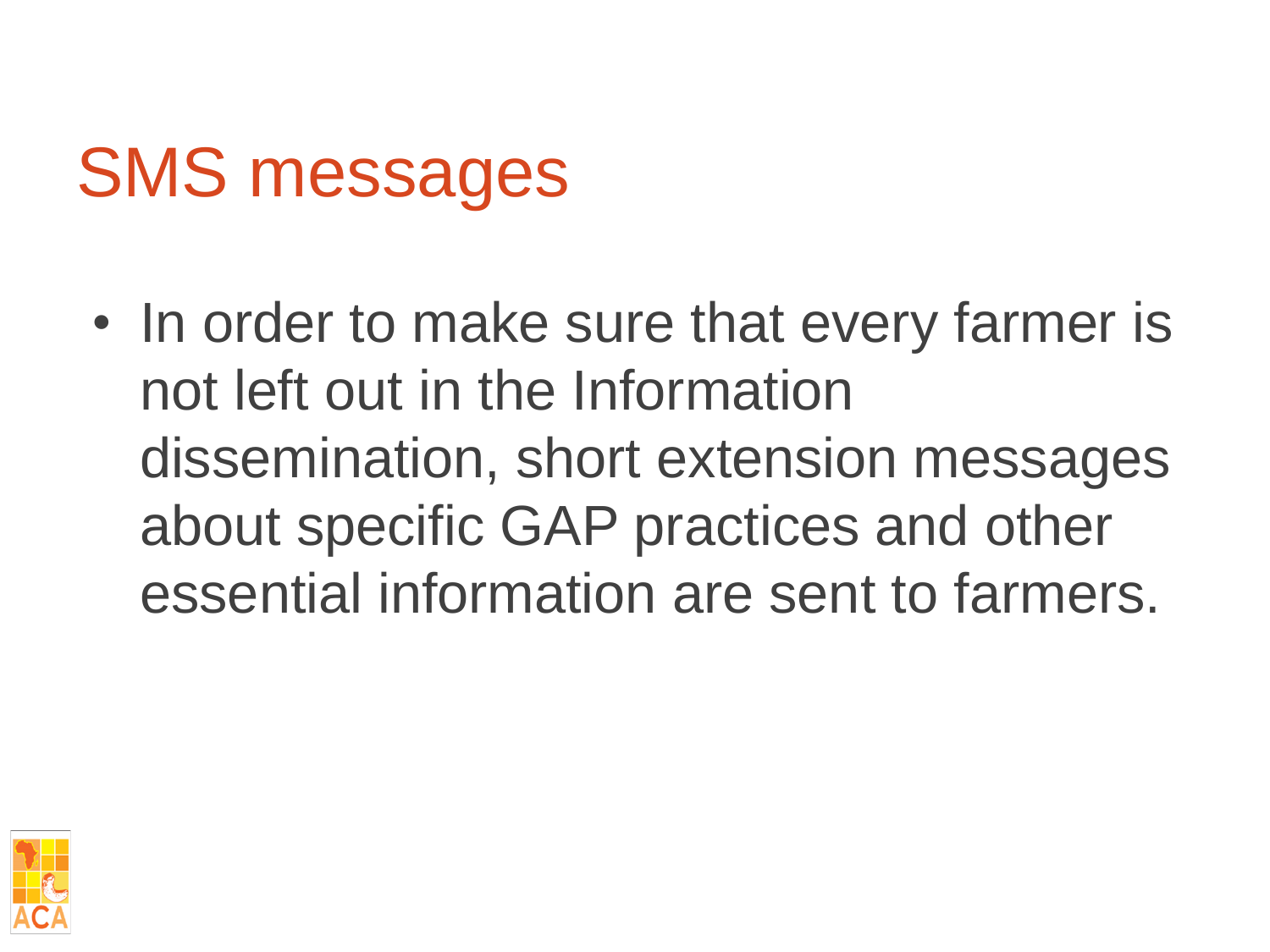# Phytosanitary Mapping

• Phytosanitary mapping is an app developed in Ivory Coast with REDAA. Disease infestation can cause a lot of harm. This help helps identify areas with diseases, the spreading dynamics and suggest ways to stop and control the spread.

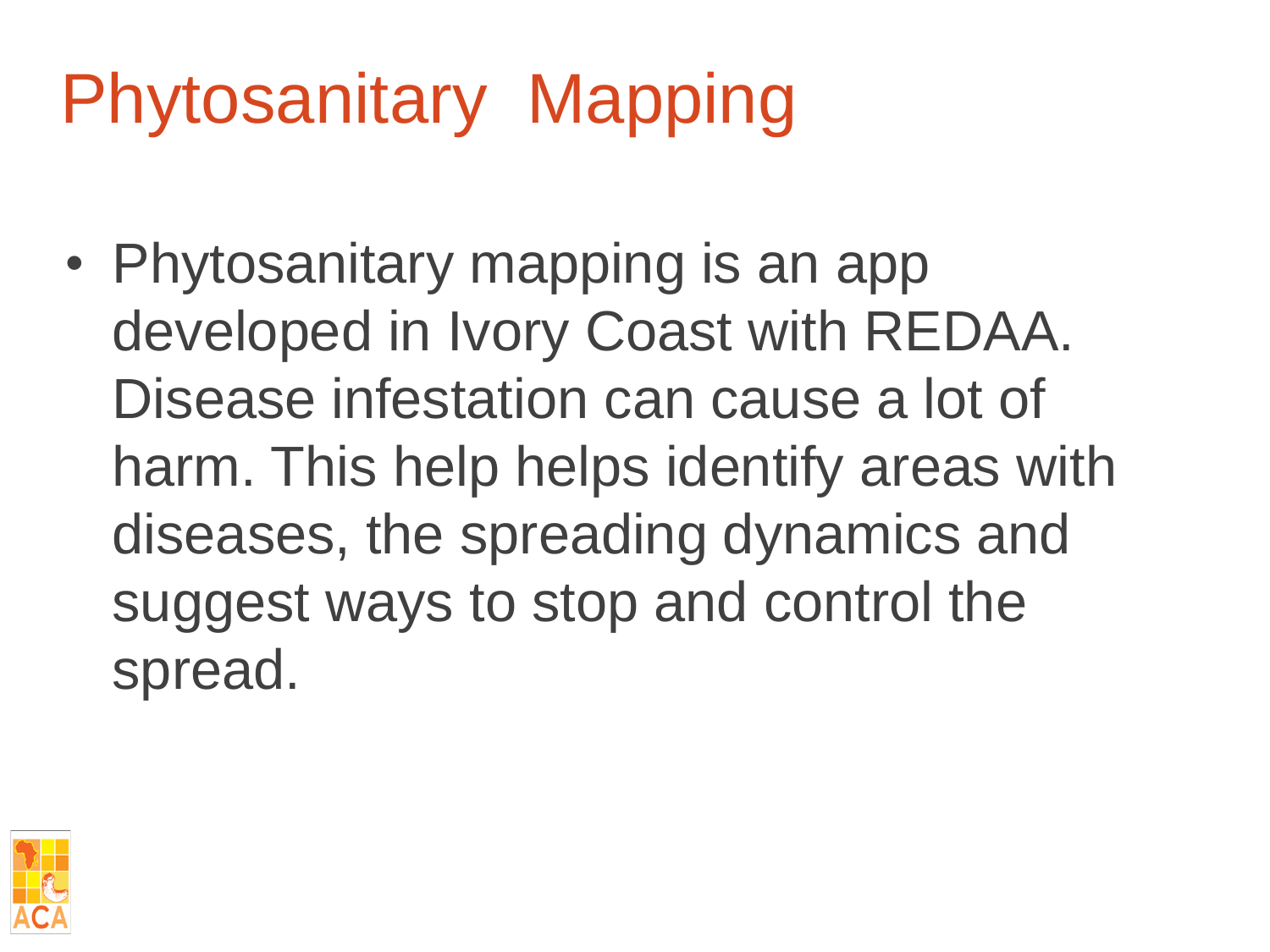# KOR Mapping

• KOR mapping is the collection of different samples of Nuts across different countries. These nuts are evaluated and the different KORs are mapped.

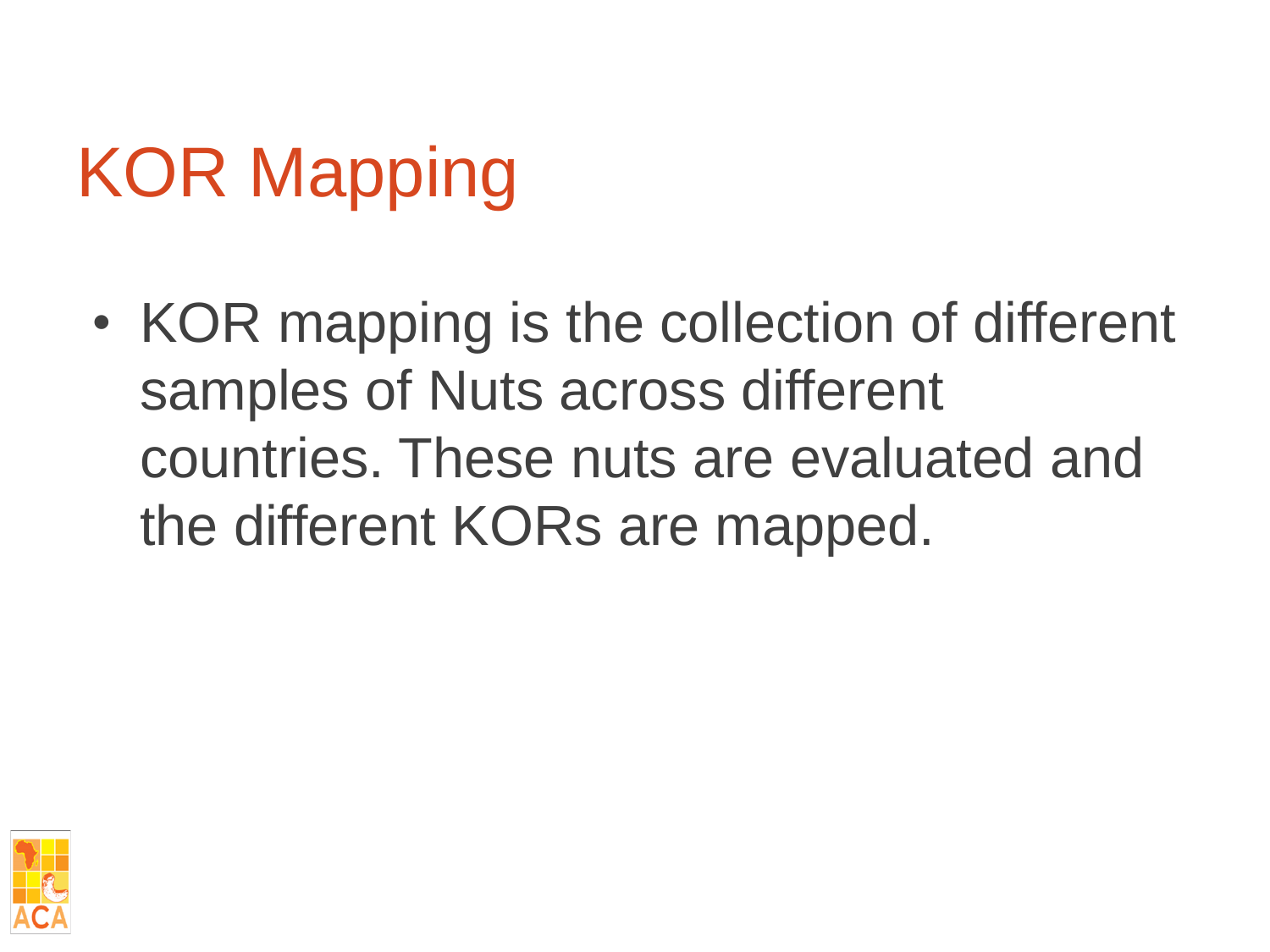# Digital Data Collection

• Data is the heart beat of good decision making and as such accurate, valid and valid data is need. Yield surveys are conducted by countries to know the current state of cashew and this is done paperless and information is analyze rapidly

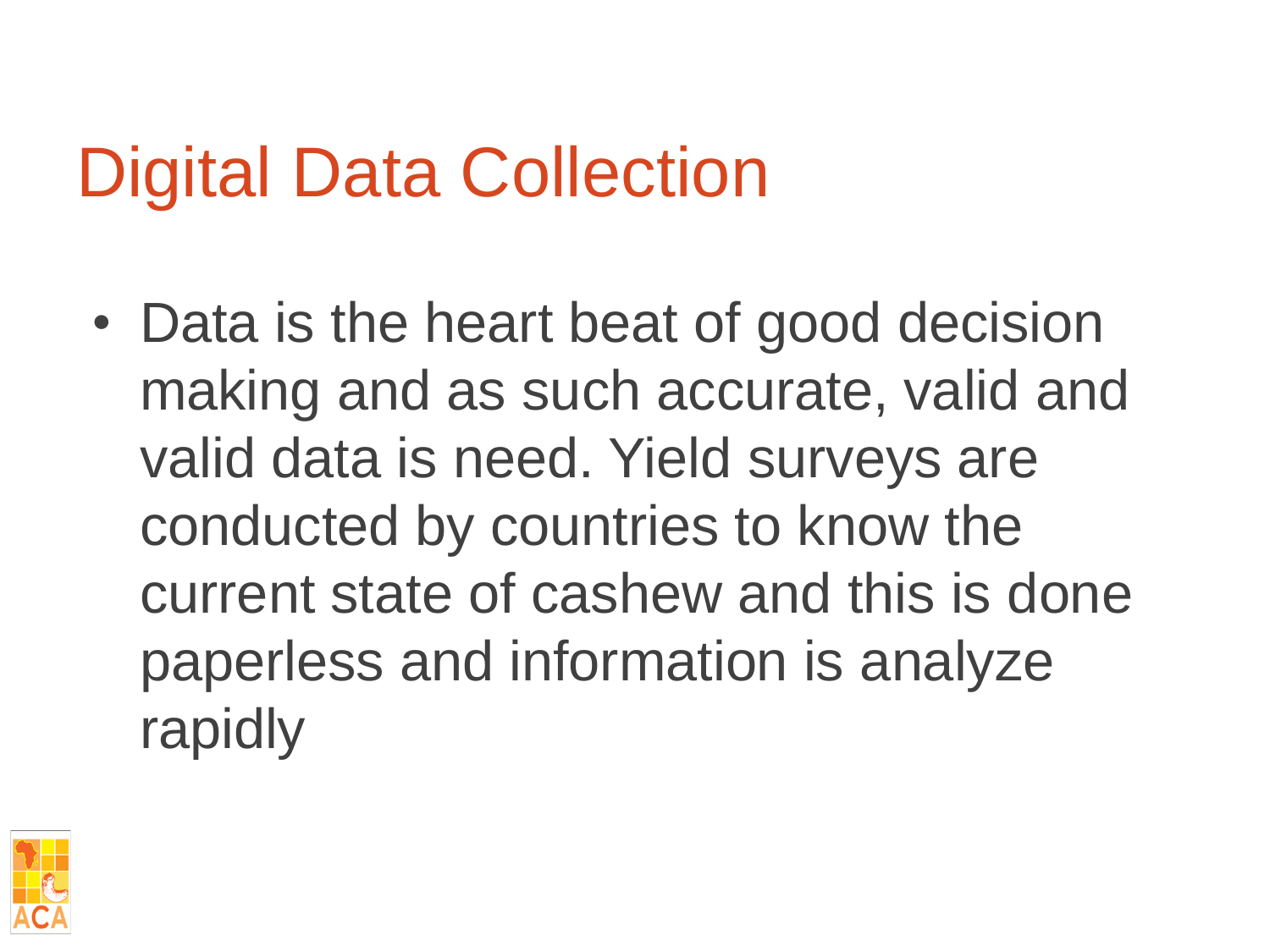# FBS Innova-Cashew

• This is app is a system that helps new cashew farmers with the platform to keep track of expenditure and income, contains important information about GAP adaptation, etc

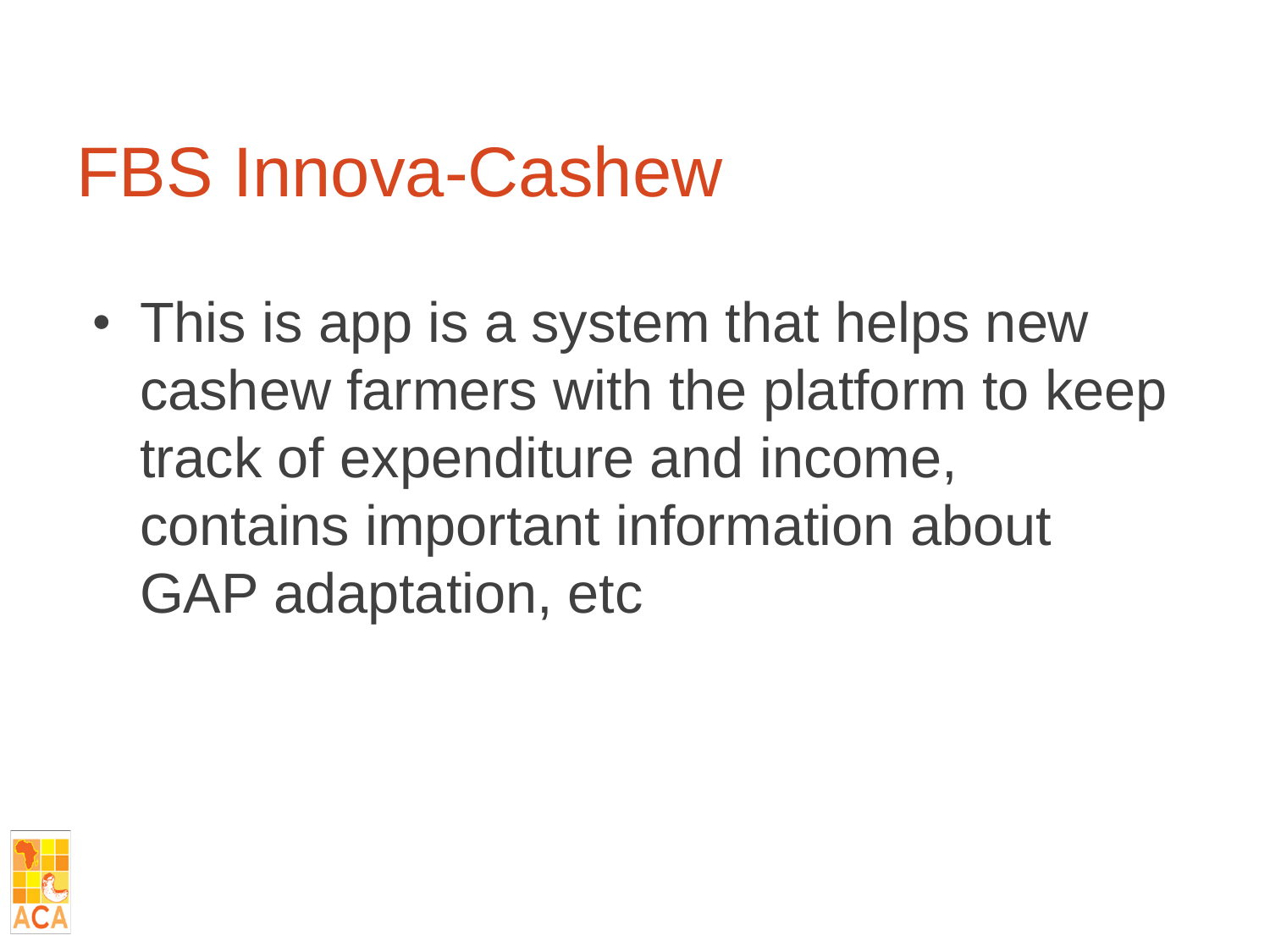# SAP sourcing app

• Nut traceability is very important to the processor and the cashew market at large. This apps generate barcode that will be attached to the bag of cashew. This barcode code contains information like the quantity, quality(KOR), farmer, etc.

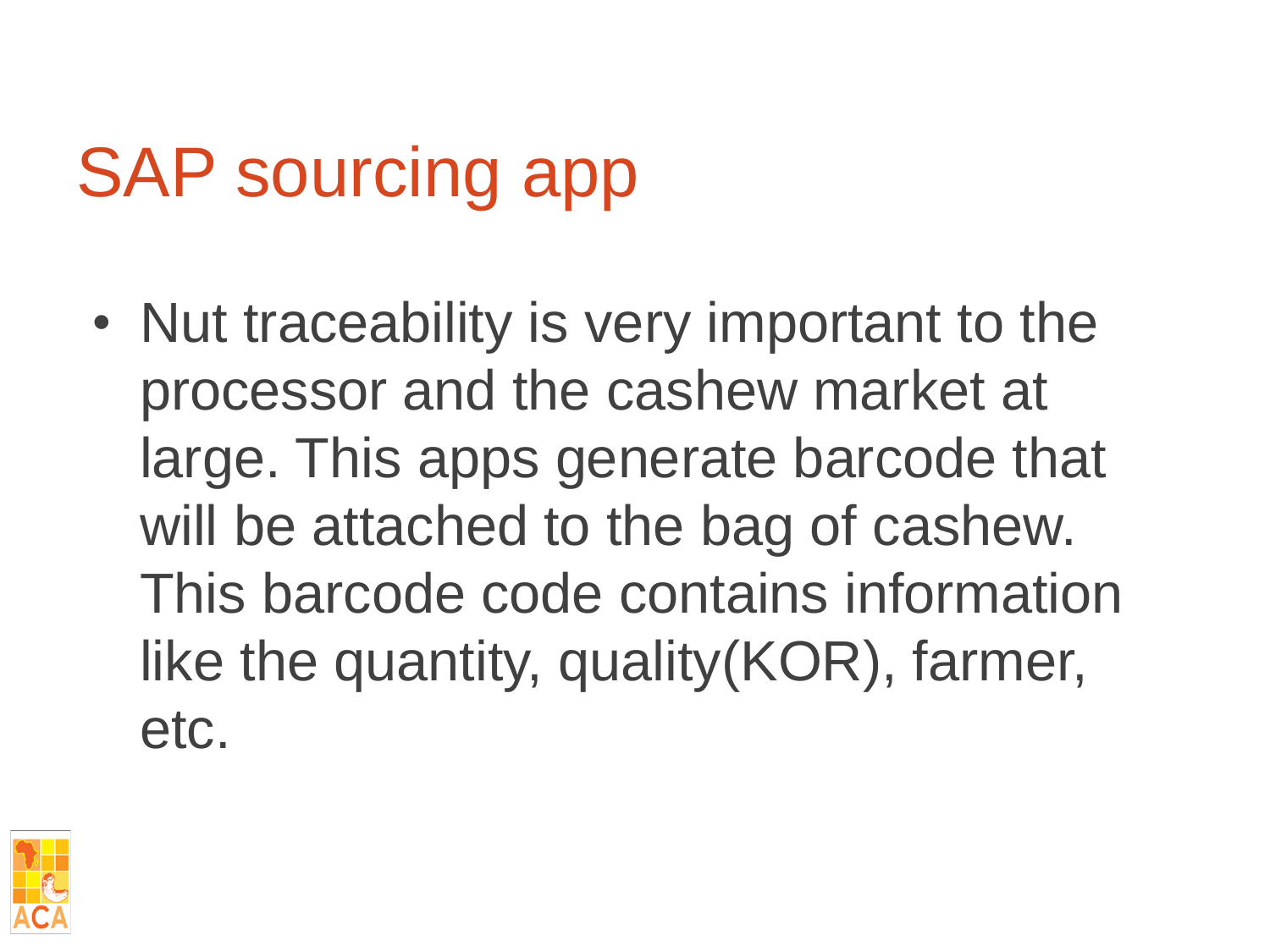# Used of GIS technologies

• GIS help us conceptualize data and information better and help in better decision making. Some of the E-Services mentioned employ the use of GIS.

ICT for post-harvest management is the next thing we are working on

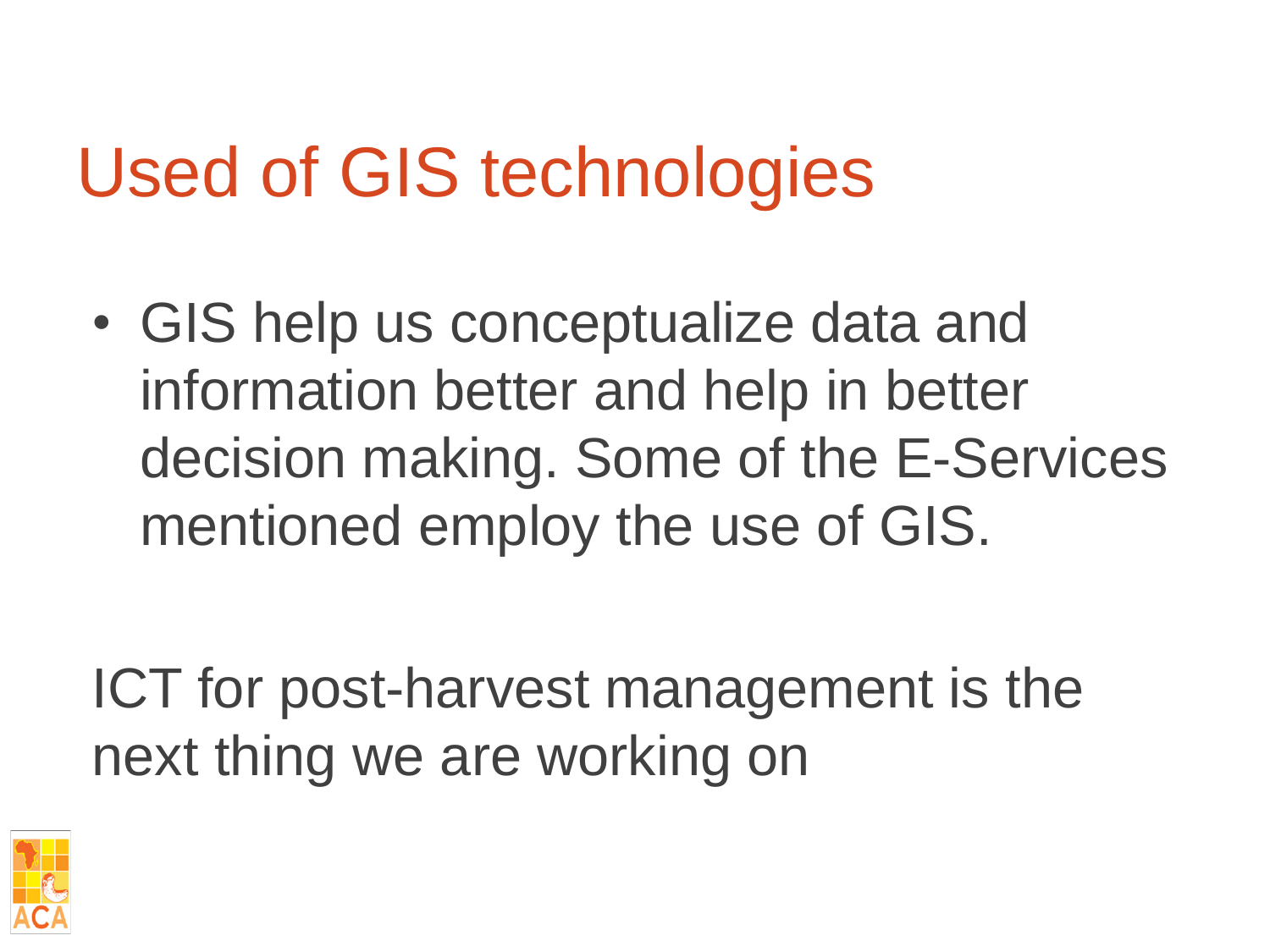# ICT for post-harvest management

• Know the quality of your product

– > getter better prices

• Break information asymmetry



• Get feedback on farming practice



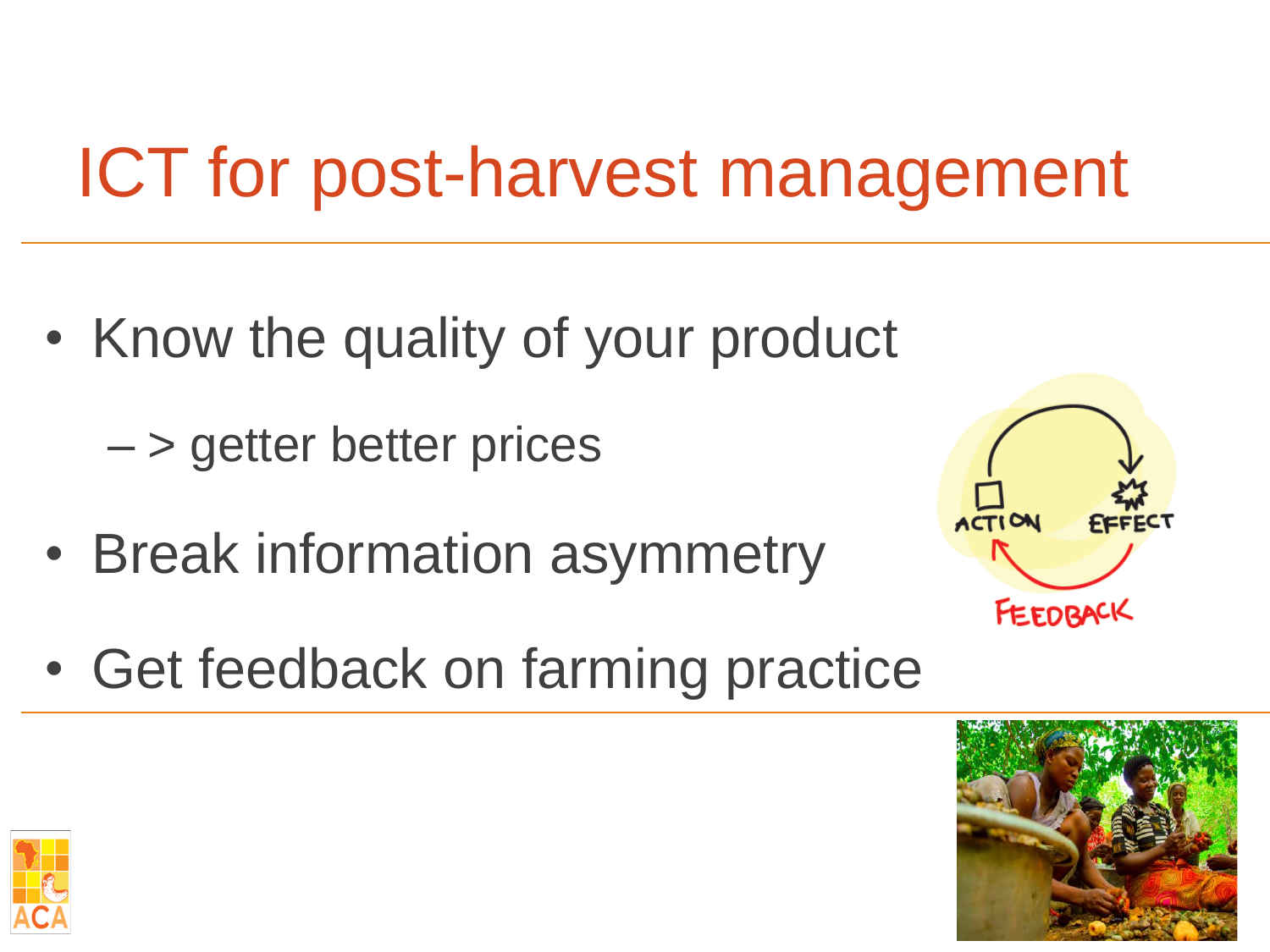# TDR and KOR

#### **Total Defect Rate (TDR)**

This gives the quantity of defective nuts of the sample.

### **Limit**

In general, a sample with more than **24%** of defective nuts is rejected.

#### **Kernel Outturn Ratio (KOR)**

This is the amount of usable kernels after deshelling the nuts.



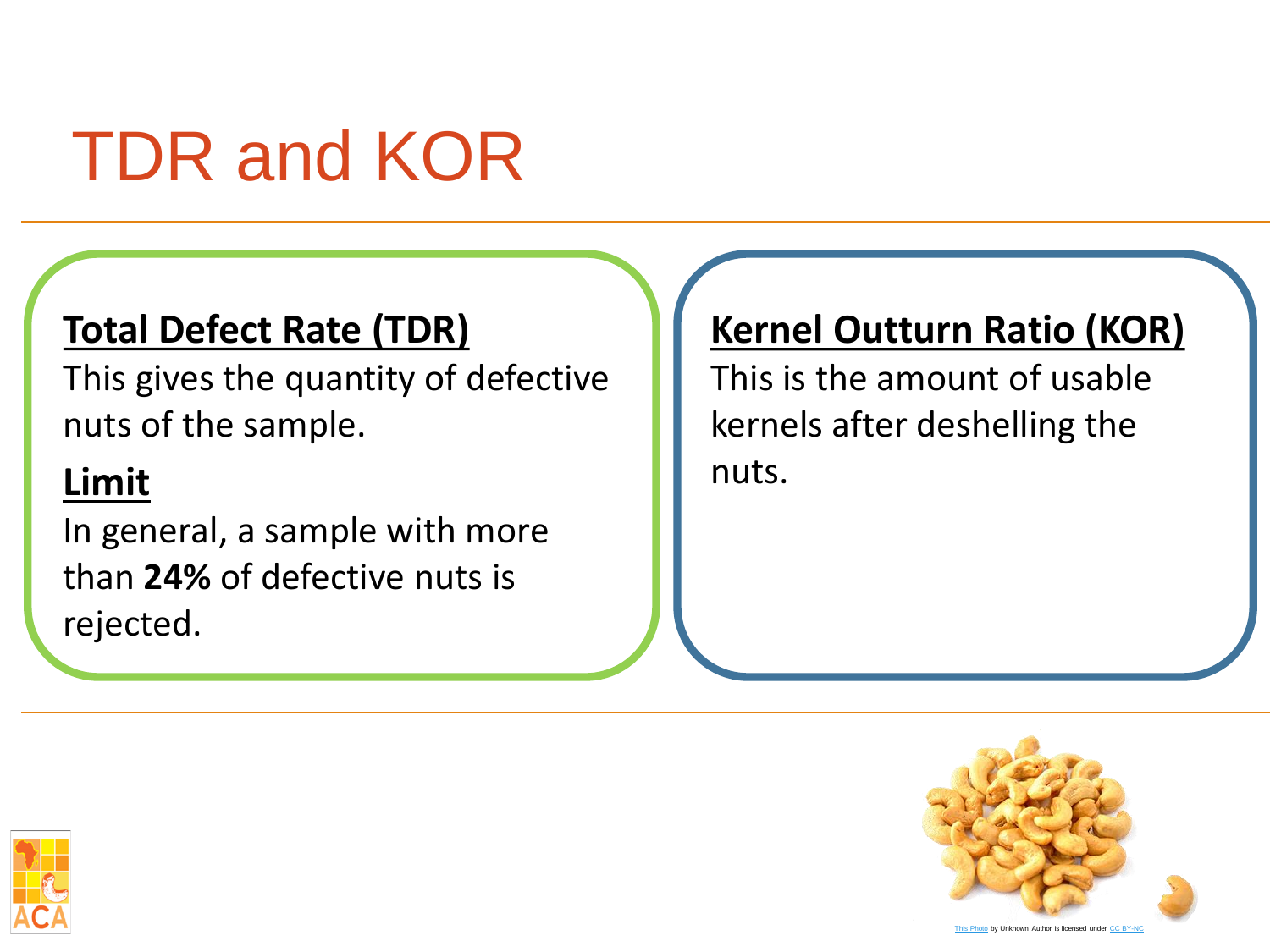## **Cashewlator**

The Android app was developed by Torak Technologies Ltd.

It is a **customized calculator** for the KOR and TDR quality parameters

Comprehensible visualization of results



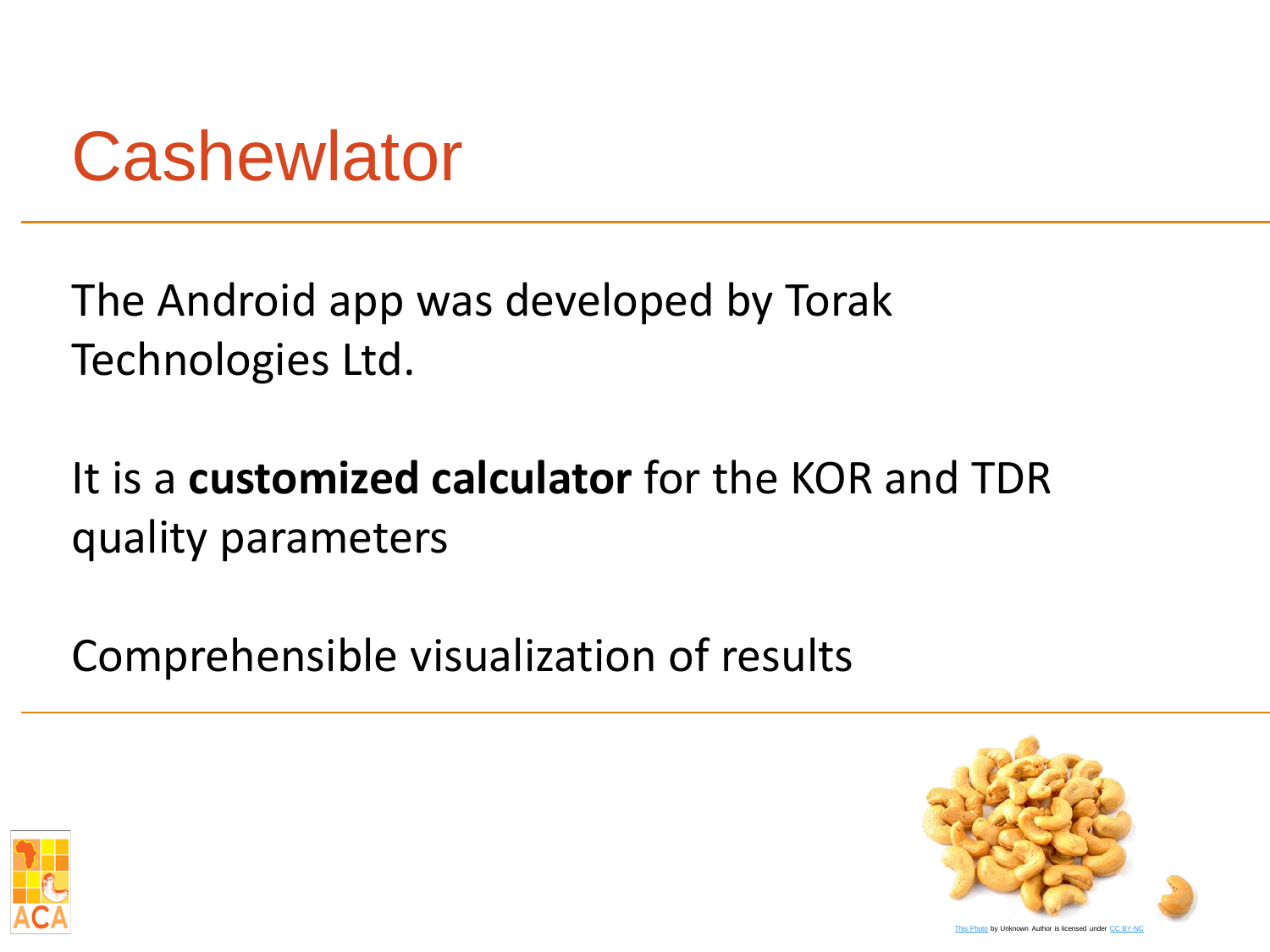### What do you need for the quality test?